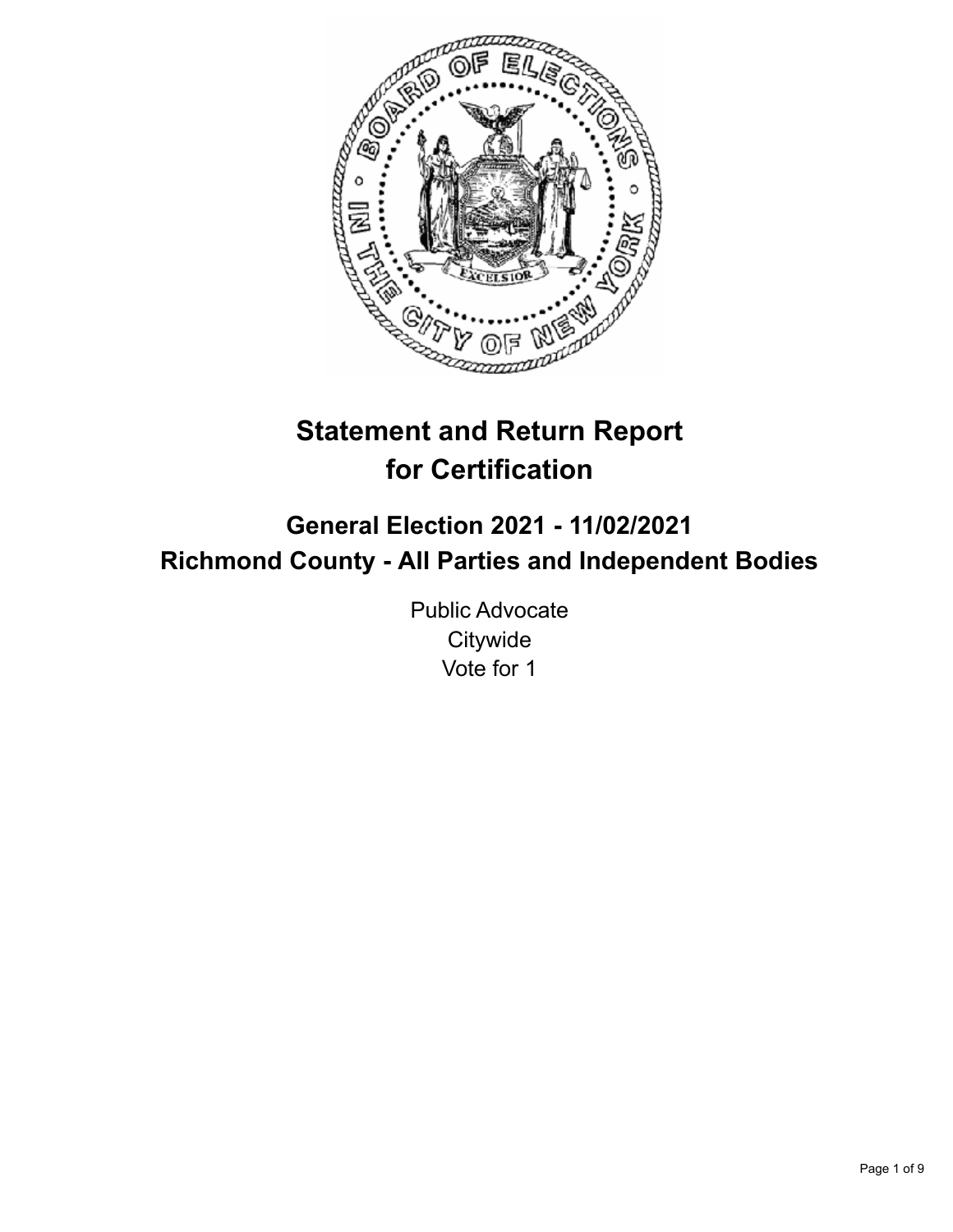

| <b>PUBLIC COUNTER</b>                                    | 21,312 |
|----------------------------------------------------------|--------|
| <b>MANUALLY COUNTED EMERGENCY</b>                        | 0      |
| <b>ABSENTEE / MILITARY</b>                               | 1,312  |
| AFFIDAVIT                                                | 81     |
| <b>Total Ballots</b>                                     | 22,705 |
| Less - Inapplicable Federal/Special Presidential Ballots | 0      |
| <b>Total Applicable Ballots</b>                          | 22,705 |
| JUMAANE D. WILLIAMS (DEMOCRATIC)                         | 12,015 |
| DR. DEVI ELIZABETH NAMPIAPARAMPIL (REPUBLICAN)           | 7,268  |
| ANTHONY L. HERBERT (CONSERVATIVE)                        | 2,002  |
| DEVIN W. BALKIND (LIBERTARIAN)                           | 290    |
| DR. DEVI ELIZABETH NAMPIAPARAMPIL (SAVE OUR CITY)        | 71     |
| ANTHONY L. HERBERT (INDEPENDENT)                         | 204    |
| AARON JUDGE (WRITE-IN)                                   | 2      |
| ALEX ZABLOCKI (WRITE-IN)                                 | 1      |
| ANTHONY RUSSO (WRITE-IN)                                 | 1      |
| ANTHONY SIMPSON (WRITE-IN)                               | 1      |
| ASHLEY C. COTTON (WRITE-IN)                              | 1      |
| CATHERINE ROJAS (WRITE-IN)                               | 1      |
| CESAR A. VARGAS (WRITE-IN)                               | 1      |
| DANIELLE DONNELLY (WRITE-IN)                             | 1      |
| DAVID NARINGI (WRITE-IN)                                 | 1      |
| DWAYNE JOHNSON (WRITE-IN)                                | 1      |
| GARY R. RICHARDS (WRITE-IN)                              | 1      |
| JERROLD O. KAVANAGH (WRITE-IN)                           | 1      |
| JON STEWART (WRITE-IN)                                   | 1      |
| JUSTIN BRANNAN (WRITE-IN)                                | 1      |
| KAMALA D. HARRIS (WRITE-IN)                              | 1      |
| KAMERYN ROSE (WRITE-IN)                                  | 1      |
| RAYMOND MAGGIO (WRITE-IN)                                | 1      |
| SUSAN SARANDON (WRITE-IN)                                | 1      |
| UNATTRIBUTABLE WRITE-IN (WRITE-IN)                       | 11     |
| VINCENT PLOVER (WRITE-IN)                                | 1      |
| WILLIAM MCGRATH (WRITE-IN)                               | 1      |
| <b>Total Votes</b>                                       | 21,882 |
| Unrecorded                                               | 823    |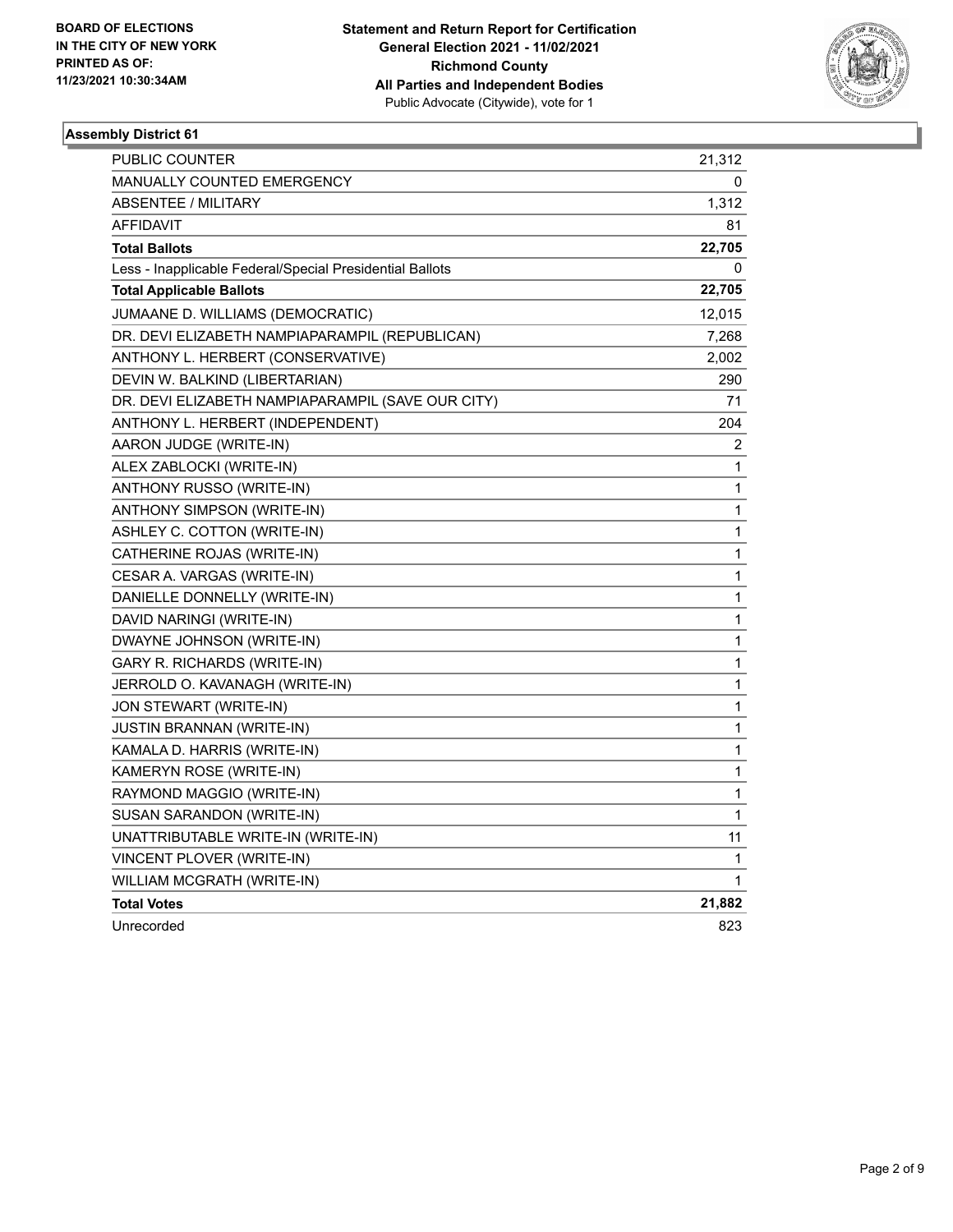

| PUBLIC COUNTER                                           | 35,072                  |
|----------------------------------------------------------|-------------------------|
| MANUALLY COUNTED EMERGENCY                               | 2                       |
| <b>ABSENTEE / MILITARY</b>                               | 1,435                   |
| AFFIDAVIT                                                | 198                     |
| <b>Total Ballots</b>                                     | 36,707                  |
| Less - Inapplicable Federal/Special Presidential Ballots | 0                       |
| <b>Total Applicable Ballots</b>                          | 36,707                  |
| JUMAANE D. WILLIAMS (DEMOCRATIC)                         | 5,380                   |
| DR. DEVI ELIZABETH NAMPIAPARAMPIL (REPUBLICAN)           | 24,636                  |
| ANTHONY L. HERBERT (CONSERVATIVE)                        | 4,310                   |
| DEVIN W. BALKIND (LIBERTARIAN)                           | 329                     |
| DR. DEVI ELIZABETH NAMPIAPARAMPIL (SAVE OUR CITY)        | 100                     |
| ANTHONY L. HERBERT (INDEPENDENT)                         | 276                     |
| ADAM FOX (WRITE-IN)                                      | 1                       |
| BRADLEY NOWELL (WRITE-IN)                                | 1                       |
| CHARLES TANTILLO (WRITE-IN)                              | 1                       |
| DANIEL HIGGINS (WRITE-IN)                                | 1                       |
| DAVID DELISA (WRITE-IN)                                  | 1                       |
| DAVID L. BEYAR (WRITE-IN)                                | 1                       |
| EDWARD BARRETT (WRITE-IN)                                | 1                       |
| FRANK HERBERT (WRITE-IN)                                 | 1                       |
| FRANK REILLY (WRITE-IN)                                  | 1                       |
| GRIFFIN T. FOSSELLA (WRITE-IN)                           | 1                       |
| HANK BARDELL (WRITE-IN)                                  | 1                       |
| HESHY TISCHLER (WRITE-IN)                                | $\overline{\mathbf{c}}$ |
| JEFFERSON DEAN (WRITE-IN)                                | 1                       |
| JOSEPH C. BORELLI (WRITE-IN)                             | 1                       |
| JOSEPH SCARDATO (WRITE-IN)                               | 1                       |
| JULIE WON (WRITE-IN)                                     | 1                       |
| KATHLEEN K. DORMAN (WRITE-IN)                            | 1                       |
| KIMBERLY DUYANG (WRITE-IN)                               | 1                       |
| MARKO KEPI (WRITE-IN)                                    | $\mathbf{1}$            |
| MATTHEW G. ELLIAS (WRITE-IN)                             | 1                       |
| MAX N. ROSE (WRITE-IN)                                   | 1                       |
| MICHAEL GORGA (WRITE-IN)                                 | 1                       |
| MICHAEL J. BESSO (WRITE-IN)                              | 1                       |
| MICHAEL LOPRATE (WRITE-IN)                               | 1                       |
| MICHAEL MATTEO (WRITE-IN)                                | 1                       |
| OLIVIA M. FRASCA (WRITE-IN)                              | 1                       |
| PAUL HEDMAN (WRITE-IN)                                   | 1                       |
| ROBERT DELUCA (WRITE-IN)                                 | 1                       |
| ROBERT LEVY (WRITE-IN)                                   | 2                       |
| SCOTT M. STRINGER (WRITE-IN)                             | 1                       |
| STEVEN KRAMER (WRITE-IN)                                 | 1                       |
| THOMAS LAGUIDICE (WRITE-IN)                              | 1                       |
| UNATTRIBUTABLE WRITE-IN (WRITE-IN)                       | 8                       |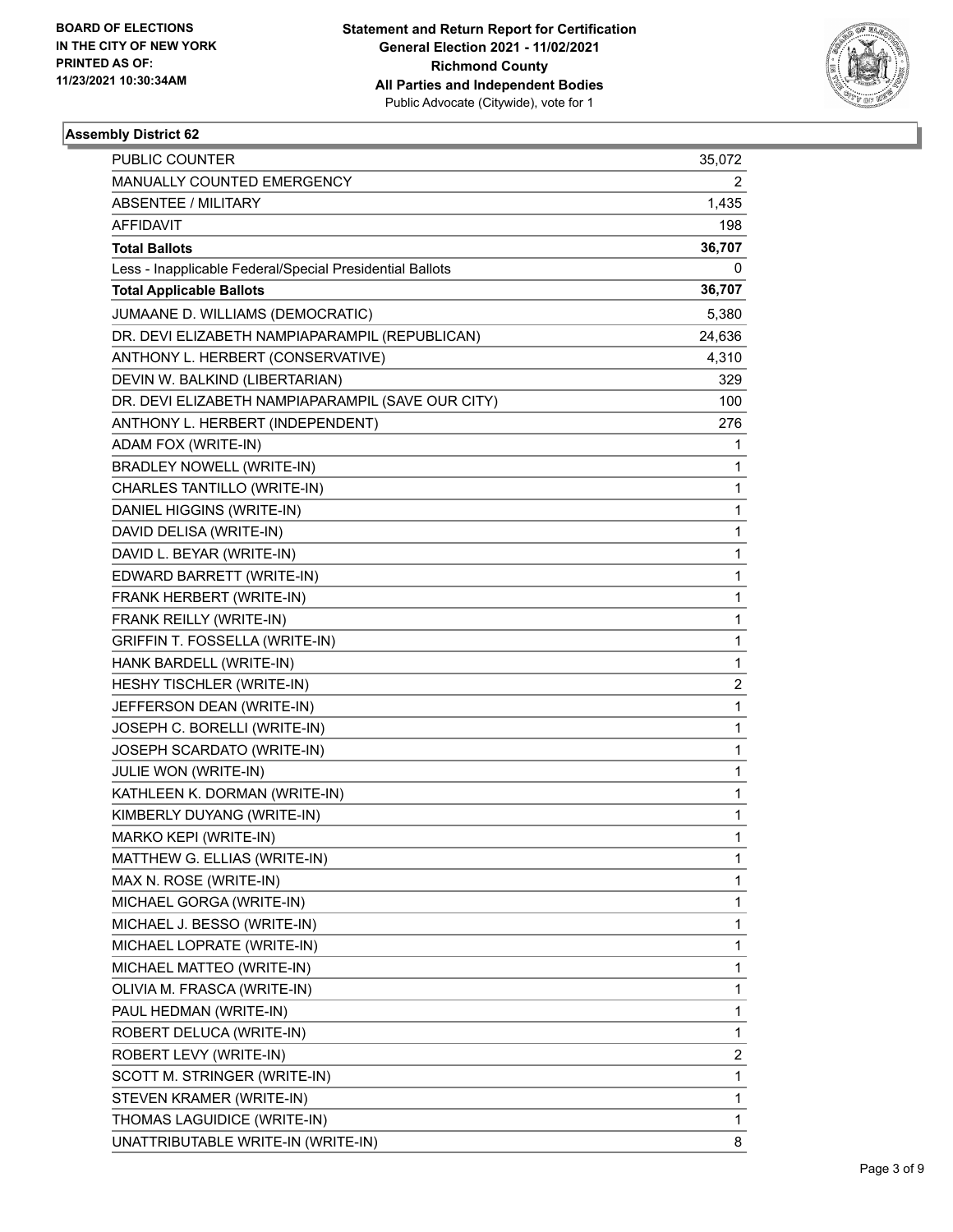

| VICTORIA WICKMAN (WRITE-IN) |        |
|-----------------------------|--------|
| YVES H. ANTEMOR (WRITE-IN)  |        |
| <b>Total Votes</b>          | 35.075 |
| Unrecorded                  | 1.632  |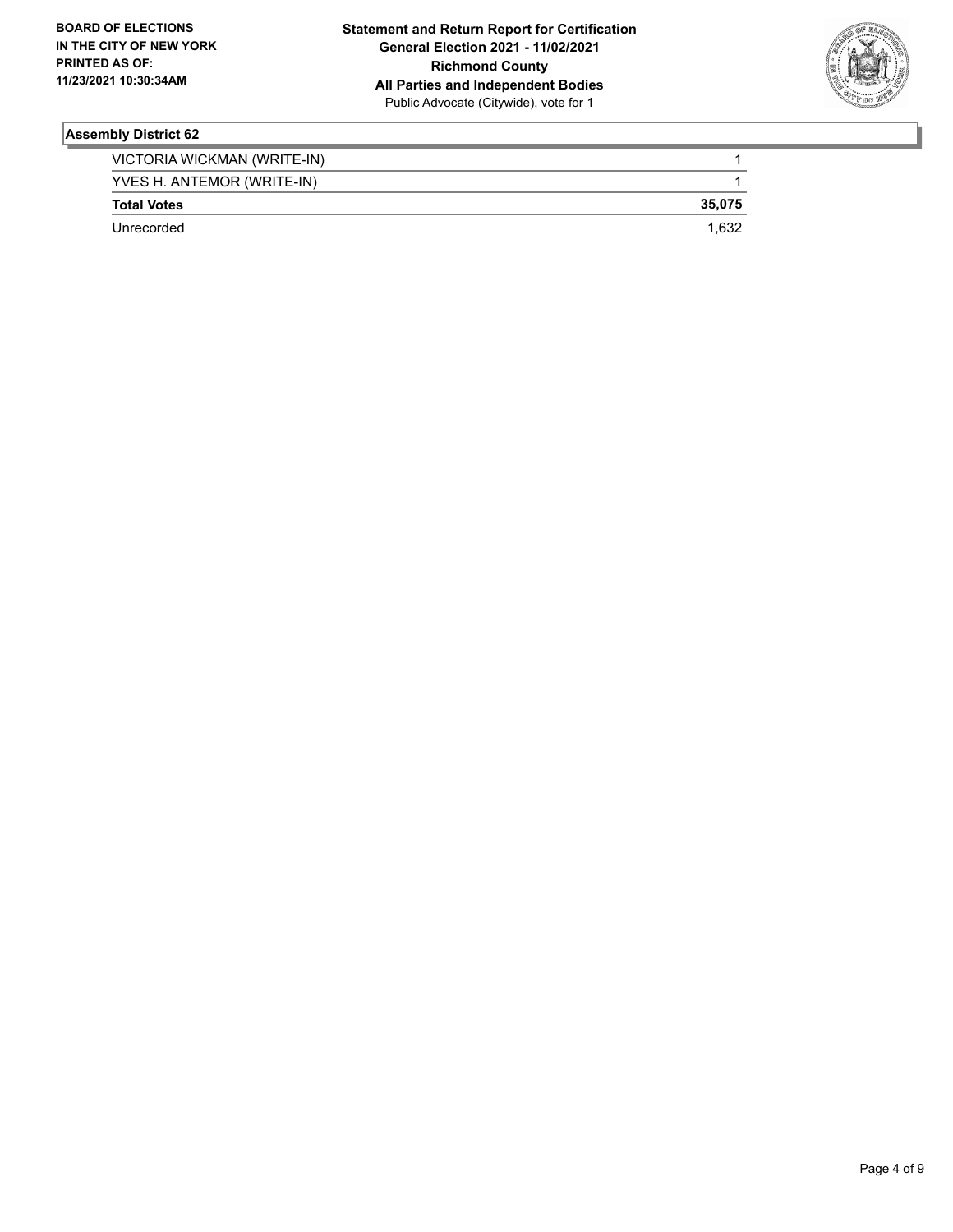

| <b>PUBLIC COUNTER</b>                                    | 24,967 |
|----------------------------------------------------------|--------|
| MANUALLY COUNTED EMERGENCY                               | 0      |
| <b>ABSENTEE / MILITARY</b>                               | 1,484  |
| AFFIDAVIT                                                | 94     |
| <b>Total Ballots</b>                                     | 26,545 |
| Less - Inapplicable Federal/Special Presidential Ballots | 0      |
| <b>Total Applicable Ballots</b>                          | 26,545 |
| JUMAANE D. WILLIAMS (DEMOCRATIC)                         | 8,157  |
| DR. DEVI ELIZABETH NAMPIAPARAMPIL (REPUBLICAN)           | 13,845 |
| ANTHONY L. HERBERT (CONSERVATIVE)                        | 2,726  |
| DEVIN W. BALKIND (LIBERTARIAN)                           | 332    |
| DR. DEVI ELIZABETH NAMPIAPARAMPIL (SAVE OUR CITY)        | 103    |
| ANTHONY L. HERBERT (INDEPENDENT)                         | 242    |
| ANDREW S. LANZA (WRITE-IN)                               | 1      |
| ARIANA FRANZA (WRITE-IN)                                 | 1      |
| BENZION OBSTFELD (WRITE-IN)                              | 2      |
| CHAIM KOPCIEL (WRITE-IN)                                 | 1      |
| CHARLIE BROWN (WRITE-IN)                                 | 1      |
| DIANE J. SAVINO (WRITE-IN)                               | 1      |
| DONNA FREIDKIN SALTZ (WRITE-IN)                          | 1      |
| EDWARD PERBER (WRITE-IN)                                 | 1      |
| GEPALIA WAXLEX (WRITE-IN)                                | 1      |
| HESHY TISCHLER (WRITE-IN)                                | 1      |
| JON STEWART (WRITE-IN)                                   | 1      |
| LIAM HENLEY (WRITE-IN)                                   | 1      |
| MATTHEW GUTMAJER (WRITE-IN)                              | 1      |
| MAX N. ROSE (WRITE-IN)                                   | 1      |
| MICHAEL J. CUSICK (WRITE-IN)                             | 2      |
| MICHAEL SMITH (WRITE-IN)                                 | 1      |
| PETER BATTEN (WRITE-IN)                                  | 1      |
| SAL ALBANESE (WRITE-IN)                                  | 1      |
| SHALOM DORON (WRITE-IN)                                  | 1      |
| SHIRLEY SPRIGGS (WRITE-IN)                               | 1      |
| SHLOMA FRIEDMAN (WRITE-IN)                               | 1      |
| STEVEN MATTEO (WRITE-IN)                                 | 1      |
| TERESA REED (WRITE-IN)                                   | 1      |
| TERESA REID (WRITE-IN)                                   | 1      |
| THEO CHINO TAVAREZ (WRITE-IN)                            | 1      |
| TIMOTHY GIONET (WRITE-IN)                                | 1      |
| UNATTRIBUTABLE WRITE-IN (WRITE-IN)                       | 6      |
| UNCOUNTED WRITE-IN PER STATUTE (WRITE-IN)                | 2      |
| <b>Total Votes</b>                                       | 25,441 |
| Unrecorded                                               | 1,104  |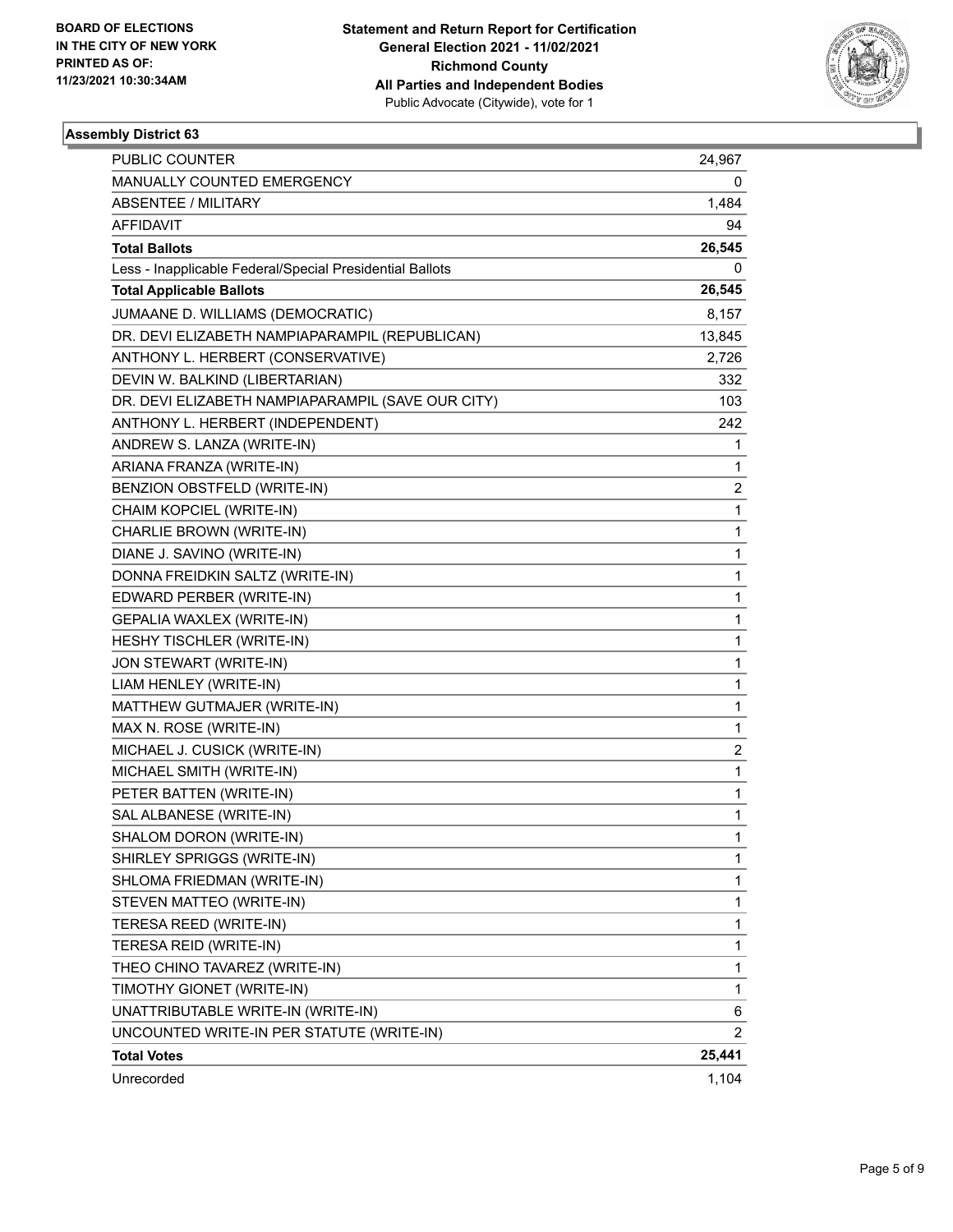

| PUBLIC COUNTER                                           | 20,097                |
|----------------------------------------------------------|-----------------------|
| MANUALLY COUNTED EMERGENCY                               | 0                     |
| <b>ABSENTEE / MILITARY</b>                               | 1,019                 |
| AFFIDAVIT                                                | 90                    |
| <b>Total Ballots</b>                                     | 21,206                |
| Less - Inapplicable Federal/Special Presidential Ballots | 0                     |
| <b>Total Applicable Ballots</b>                          | 21,206                |
| JUMAANE D. WILLIAMS (DEMOCRATIC)                         | 4,678                 |
| DR. DEVI ELIZABETH NAMPIAPARAMPIL (REPUBLICAN)           | 12,566                |
| ANTHONY L. HERBERT (CONSERVATIVE)                        | 2,420                 |
| DEVIN W. BALKIND (LIBERTARIAN)                           | 278                   |
| DR. DEVI ELIZABETH NAMPIAPARAMPIL (SAVE OUR CITY)        | 60                    |
| ANTHONY L. HERBERT (INDEPENDENT)                         | 211                   |
| ABDALLAH M. DOLAH (WRITE-IN)                             | 1                     |
| ALYSANDRA M. PUGLISI (WRITE-IN)                          | 1                     |
| ANTHONY VINCI (WRITE-IN)                                 | 1                     |
| ANTONIO ANDOLINI (WRITE-IN)                              | 1                     |
| ASHLEY CANNING (WRITE-IN)                                | 1                     |
| HEDEKI MATSUI (WRITE-IN)                                 | 1                     |
| HENNY GLICK (WRITE-IN)                                   | 1                     |
| HERMAN EDWARDS (WRITE-IN)                                | 1                     |
| JAMES A. ALFANO (WRITE-IN)                               | 1                     |
| JAMES S. ODDO (WRITE-IN)                                 | 1                     |
| JEFFREY GARTNER (WRITE-IN)                               | 1                     |
| ROBERT LEVY (WRITE-IN)                                   | $\overline{c}$        |
| SAMUEL STEINBERG (WRITE-IN)                              | 1                     |
| SCOTT J. LOBAIDO (WRITE-IN)                              | 1                     |
| SCOTT R. BROWN (WRITE-IN)                                | 1                     |
| UNATTRIBUTABLE WRITE-IN (WRITE-IN)                       | 3                     |
| UNCOUNTED WRITE-IN PER STATUTE (WRITE-IN)                | $\mathbf{2}^{\prime}$ |
| <b>Total Votes</b>                                       | 20,234                |
| Unrecorded                                               | 972                   |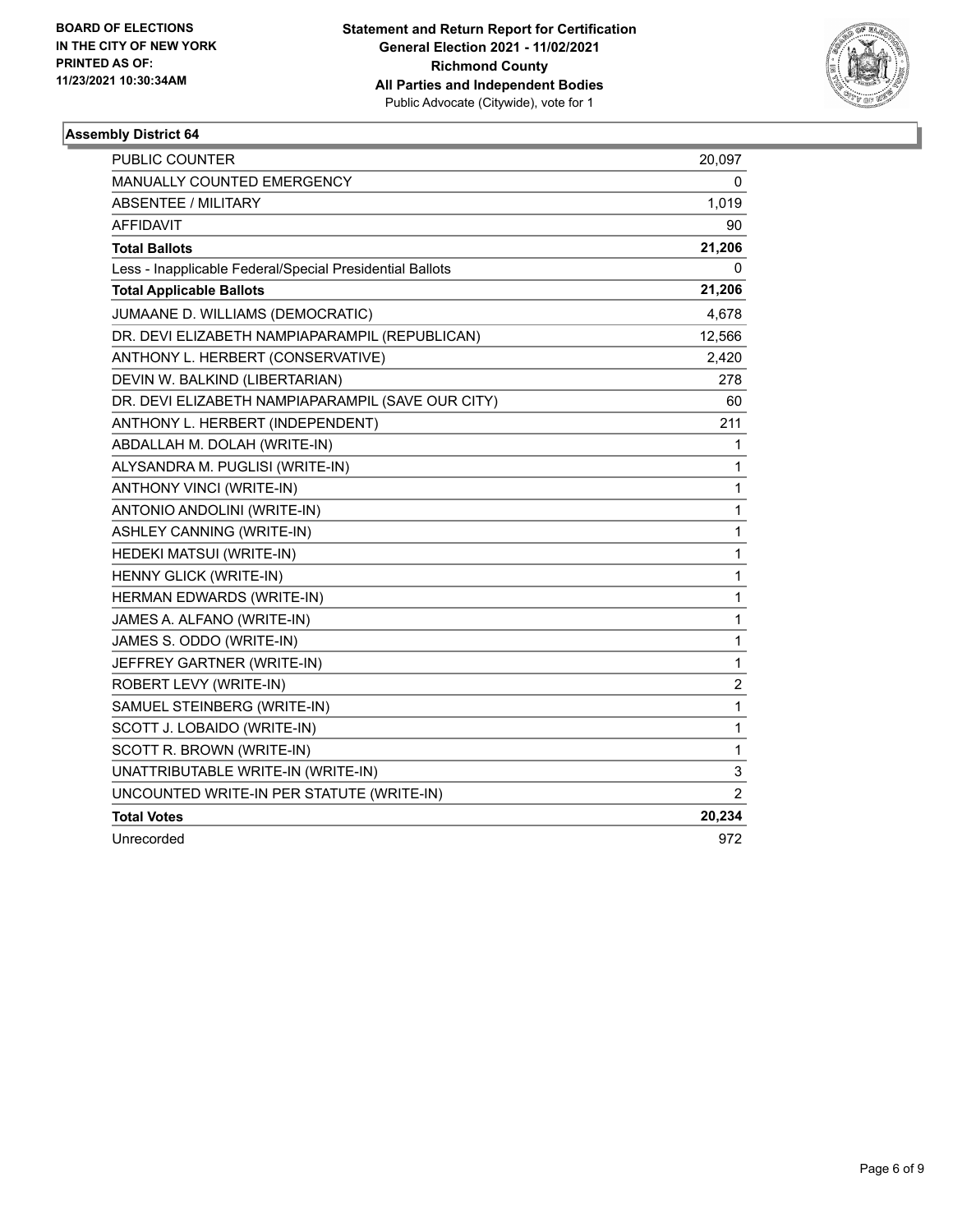

# **Total for Public Advocate (Citywide) - Richmond County**

| PUBLIC COUNTER                                           | 101,448                 |
|----------------------------------------------------------|-------------------------|
| MANUALLY COUNTED EMERGENCY                               | 2                       |
| <b>ABSENTEE / MILITARY</b>                               | 5,250                   |
| AFFIDAVIT                                                | 463                     |
| <b>Total Ballots</b>                                     | 107,163                 |
| Less - Inapplicable Federal/Special Presidential Ballots | 0                       |
| <b>Total Applicable Ballots</b>                          | 107,163                 |
| JUMAANE D. WILLIAMS (DEMOCRATIC)                         | 30,230                  |
| DR. DEVI ELIZABETH NAMPIAPARAMPIL (REPUBLICAN)           | 58,315                  |
| ANTHONY L. HERBERT (CONSERVATIVE)                        | 11,458                  |
| DEVIN W. BALKIND (LIBERTARIAN)                           | 1,229                   |
| DR. DEVI ELIZABETH NAMPIAPARAMPIL (SAVE OUR CITY)        | 334                     |
| ANTHONY L. HERBERT (INDEPENDENT)                         | 933                     |
| AARON JUDGE (WRITE-IN)                                   | $\overline{2}$          |
| ABDALLAH M. DOLAH (WRITE-IN)                             | 1                       |
| ADAM FOX (WRITE-IN)                                      | $\mathbf{1}$            |
| ALEX ZABLOCKI (WRITE-IN)                                 | 1                       |
| ALYSANDRA M. PUGLISI (WRITE-IN)                          | 1                       |
| ANDREW S. LANZA (WRITE-IN)                               | $\mathbf{1}$            |
| ANTHONY RUSSO (WRITE-IN)                                 | $\mathbf 1$             |
| ANTHONY SIMPSON (WRITE-IN)                               | $\mathbf 1$             |
| ANTHONY VINCI (WRITE-IN)                                 | $\mathbf 1$             |
| ANTONIO ANDOLINI (WRITE-IN)                              | 1                       |
| ARIANA FRANZA (WRITE-IN)                                 | 1                       |
| ASHLEY C. COTTON (WRITE-IN)                              | $\mathbf{1}$            |
| ASHLEY CANNING (WRITE-IN)                                | $\mathbf{1}$            |
| BENZION OBSTFELD (WRITE-IN)                              | $\overline{\mathbf{c}}$ |
| BRADLEY NOWELL (WRITE-IN)                                | $\mathbf 1$             |
| CATHERINE ROJAS (WRITE-IN)                               | 1                       |
| CESAR A. VARGAS (WRITE-IN)                               | 1                       |
| CHAIM KOPCIEL (WRITE-IN)                                 | $\mathbf{1}$            |
| CHARLES TANTILLO (WRITE-IN)                              | $\mathbf{1}$            |
| CHARLIE BROWN (WRITE-IN)                                 | 1                       |
| DANIEL HIGGINS (WRITE-IN)                                | 1                       |
| DANIELLE DONNELLY (WRITE-IN)                             | 1                       |
| DAVID DELISA (WRITE-IN)                                  | 1                       |
| DAVID L. BEYAR (WRITE-IN)                                | 1                       |
| DAVID NARINGI (WRITE-IN)                                 | 1                       |
| DIANE J. SAVINO (WRITE-IN)                               | 1                       |
| DONNA FREIDKIN SALTZ (WRITE-IN)                          | 1                       |
| DWAYNE JOHNSON (WRITE-IN)                                | 1                       |
| EDWARD BARRETT (WRITE-IN)                                | 1                       |
| EDWARD PERBER (WRITE-IN)                                 | 1                       |
| FRANK HERBERT (WRITE-IN)                                 | 1                       |
| FRANK REILLY (WRITE-IN)                                  | 1                       |
| GARY R. RICHARDS (WRITE-IN)                              | $\mathbf{1}$            |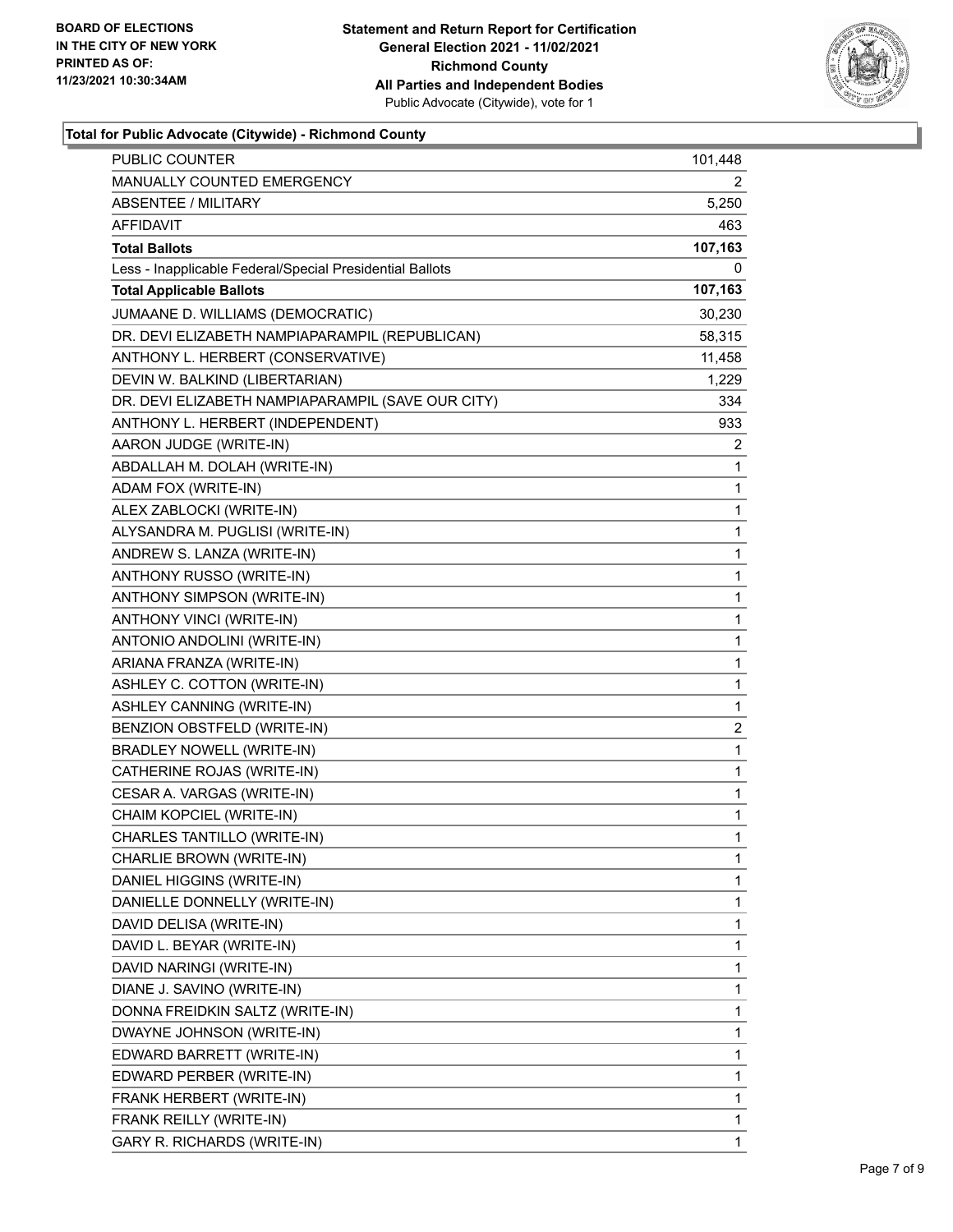

# **Total for Public Advocate (Citywide) - Richmond County**

| GEPALIA WAXLEX (WRITE-IN)             | 1                       |
|---------------------------------------|-------------------------|
| <b>GRIFFIN T. FOSSELLA (WRITE-IN)</b> | 1                       |
| HANK BARDELL (WRITE-IN)               | 1                       |
| HEDEKI MATSUI (WRITE-IN)              | 1                       |
| HENNY GLICK (WRITE-IN)                | 1                       |
| HERMAN EDWARDS (WRITE-IN)             | 1                       |
| HESHY TISCHLER (WRITE-IN)             | 3                       |
| JAMES A. ALFANO (WRITE-IN)            | 1                       |
| JAMES S. ODDO (WRITE-IN)              | 1                       |
| JEFFERSON DEAN (WRITE-IN)             | 1                       |
| JEFFREY GARTNER (WRITE-IN)            | 1                       |
| JERROLD O. KAVANAGH (WRITE-IN)        | 1                       |
| JON STEWART (WRITE-IN)                | $\overline{2}$          |
| JOSEPH C. BORELLI (WRITE-IN)          | 1                       |
| JOSEPH SCARDATO (WRITE-IN)            | 1                       |
| JULIE WON (WRITE-IN)                  | 1                       |
| JUSTIN BRANNAN (WRITE-IN)             | 1                       |
| KAMALA D. HARRIS (WRITE-IN)           | 1                       |
| KAMERYN ROSE (WRITE-IN)               | 1                       |
| KATHLEEN K. DORMAN (WRITE-IN)         | 1                       |
| KIMBERLY DUYANG (WRITE-IN)            | 1                       |
| LIAM HENLEY (WRITE-IN)                | 1                       |
| MARKO KEPI (WRITE-IN)                 | 1                       |
| MATTHEW G. ELLIAS (WRITE-IN)          | 1                       |
| MATTHEW GUTMAJER (WRITE-IN)           | 1                       |
| MAX N. ROSE (WRITE-IN)                | $\overline{a}$          |
| MICHAEL GORGA (WRITE-IN)              | 1                       |
| MICHAEL J. BESSO (WRITE-IN)           | 1                       |
| MICHAEL J. CUSICK (WRITE-IN)          | $\overline{\mathbf{c}}$ |
| MICHAEL LOPRATE (WRITE-IN)            | 1                       |
| MICHAEL MATTEO (WRITE-IN)             | 1                       |
| MICHAEL SMITH (WRITE-IN)              | 1                       |
| OLIVIA M. FRASCA (WRITE-IN)           | 1                       |
| PAUL HEDMAN (WRITE-IN)                | 1.                      |
| PETER BATTEN (WRITE-IN)               | 1                       |
|                                       | 1                       |
| RAYMOND MAGGIO (WRITE-IN)             |                         |
| ROBERT DELUCA (WRITE-IN)              | 1                       |
| ROBERT LEVY (WRITE-IN)                | 4                       |
| SAL ALBANESE (WRITE-IN)               | 1                       |
| SAMUEL STEINBERG (WRITE-IN)           | 1                       |
| SCOTT J. LOBAIDO (WRITE-IN)           | 1                       |
| SCOTT M. STRINGER (WRITE-IN)          | 1                       |
| SCOTT R. BROWN (WRITE-IN)             | 1                       |
| SHALOM DORON (WRITE-IN)               | 1                       |
| SHIRLEY SPRIGGS (WRITE-IN)            | 1                       |